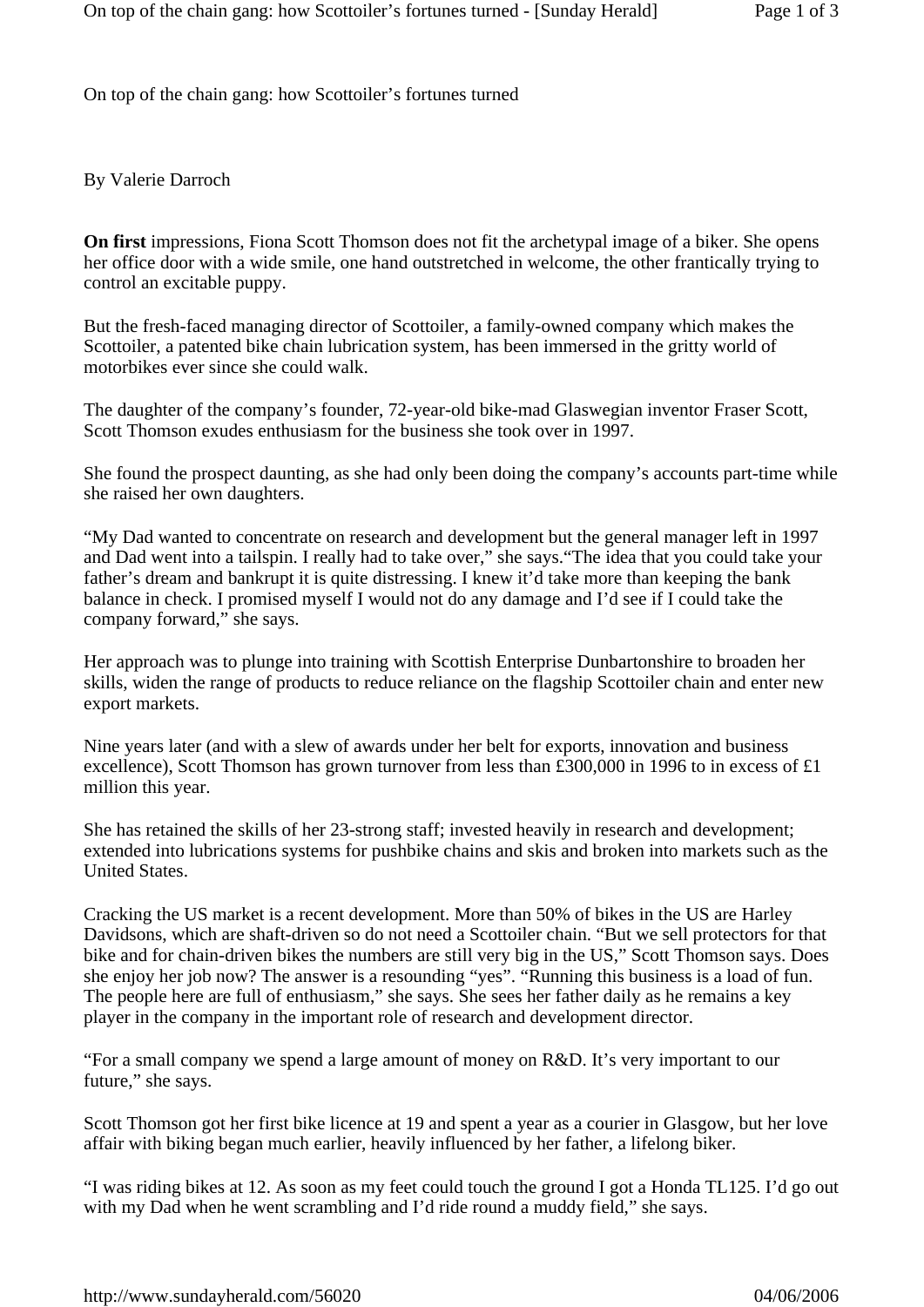One of the messiest and most time-consuming jobs for a biker is cleaning and changing a bike chain which regularly gets clogged with dirt.

Fraser Scott, who used to regularly bike between Glasgow and Manchester to see a girlfriend, grew frustrated at having to strip down and clean his bike chain every 600 miles.

He threw his energy and engineering abilities into inventing an automatic chain-oiler, perfecting his design over five years and producing the prototype 25 years ago, calling it the Scottoiler.

He struggled in the early years, selling just 50 kits at a bike show in Birmingham in 1983. He was close to a deal with Kawasaki which foundered at the last minute, as did another potential manufacturing deal with Coats Paton. A third deal ended when the manufacturer TML decided to make bits for cars instead so Scott bought the project back and decided to go it alone. It was a hard slog, selling via classified ads.

But, says Scott Thomson, the technical advantages of the product began to spread by word-of-mouth in the biking community and the business took off.

To date more than 250,000 Scottoiler kits have been sold worldwide, with Germany the biggest export market.

For non-bikers, the simplest explanation of how Scottoiler works is in the latest edition of trade magazine Ride, which ranked it number one of 100 best deals. It says: "Powered by engine vacuum, this brilliant gadget delivers teeny drips of oil to your chain to keep it smooth and extend its life massively. Saves time adjusting chains and saves money replacing them."

In an age of built-in obsolence, Scott Thomson says she is proud that a Scottish company has garnered a reputation for building something that lasts.

"One in 10 chain-driven bikes in the UK use Scottoilers. It ain't the sexiest sell in the world but it's a performance issue … it does exactly what it says on the tin," says Scott Thomson.

With a limited budget, Scott Thomson has had to be canny with endorsements and has raised Scottoiler's profile through sponsorship of the Phase One Endurance Team, with the three-times world champion using Scottoiler product.

Another fan is Nick Sanders, who has twice clinched the world record for circumnavigating the globe on his bike – most recently completing a journey of more than 19,000 miles in just 19 days,.

Having ridden for more than 1000 miles a day across desert plains and pot-holed mountain tracks, Sanders says the Scottoiler extended the life of his bike's chain by more than 6.6 times.

"The term Scottoiler has become a generic term. We're the Hoover of the bike world," says Scott Thomson.

Taking a family business to the next development stage can be difficult. Scott Thomson says that for the past few years she was fixated on driving turnover over £1m, a feat which she will pull off this year.

"My dad asked me: And then what?" says Scott Thomson. Now in her early 40s, she has attended workshops at the Centre for Family Enterprise with other family business owners seeking advice. "We split into age groups. The young ones were firing on all cylinders with huge energy and enthusiasm … the middle-aged ones were exhausted and a pretty miserable bunch and the 55s and up were having a ball," she laughs.